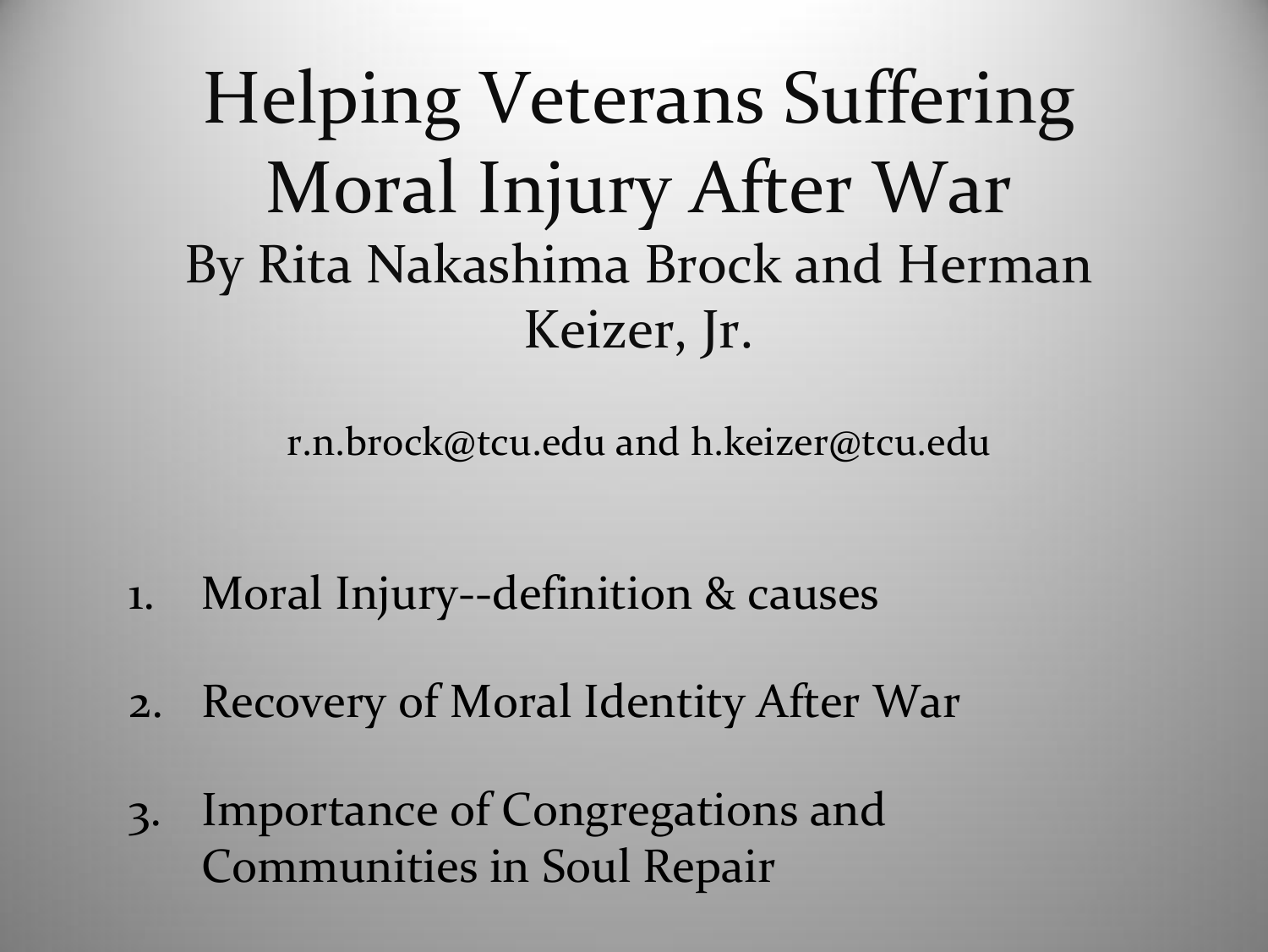# 1. Moral Injury Definition and Causes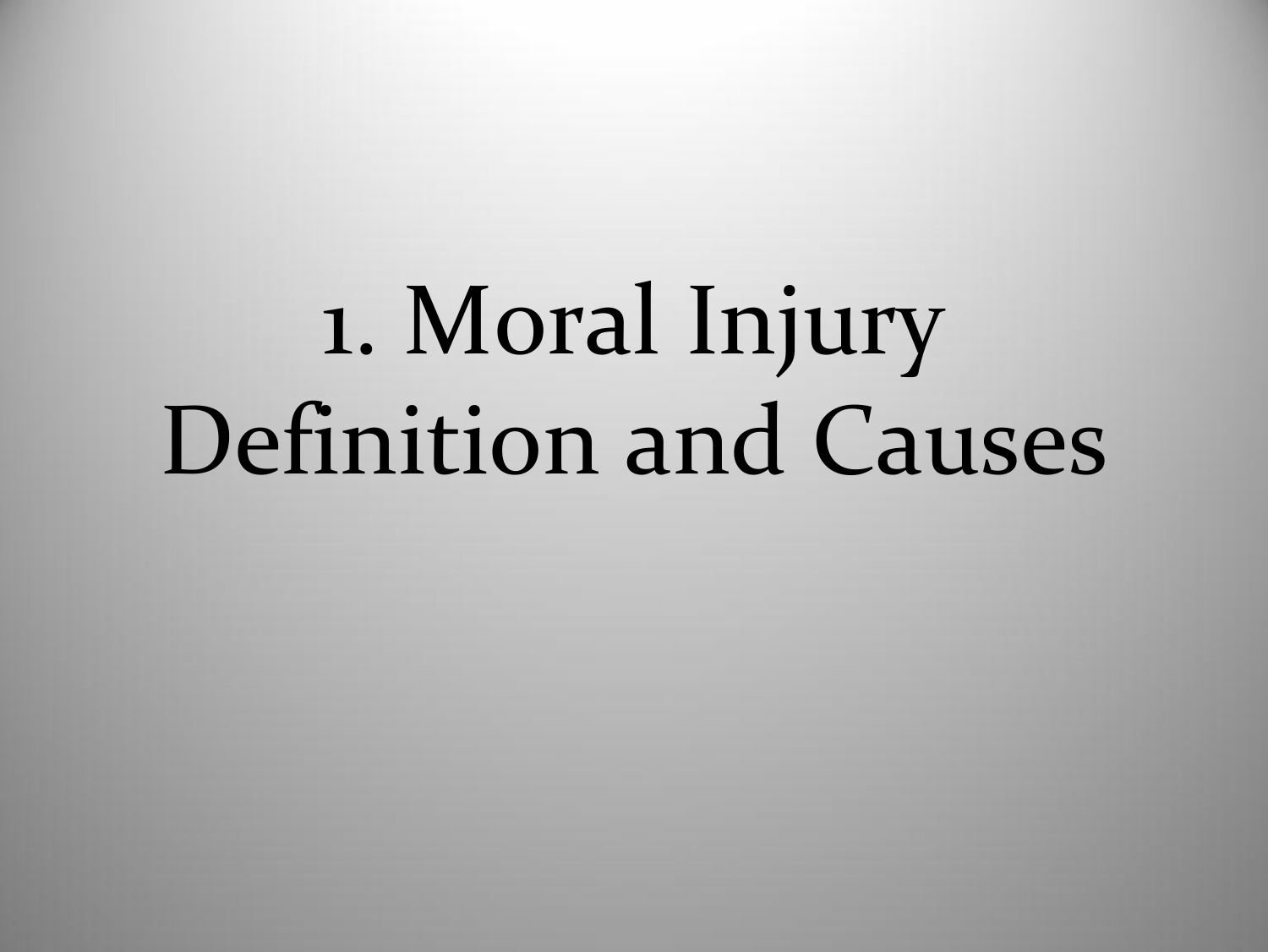## Moral Injury

An Ancient Wound of War with a New Construct

*"Throughout history, warriors have been confronted with moral and ethical challenges and modern unconventional and guerrilla wars amplify these challenges….[T]he lasting impact of morally injurious experience in war remains chiefly unaddressed.*"

*Moral Injury is disruption in an individual's confidence and expectations about his or her own moral behavior or others' capacity to behave in a just and ethical manner.*

From "Moral Injury and Moral Repair in War Veterans: A Preliminary Model and Intervention Strategy," B. T. Litz, N. Stein, E. Delaney, L. Lebowittz, W. P. Nash, C. Silva, and S. Maguen, (Dec. 2009) *Clinical Psychology Review*, 29, 695-706.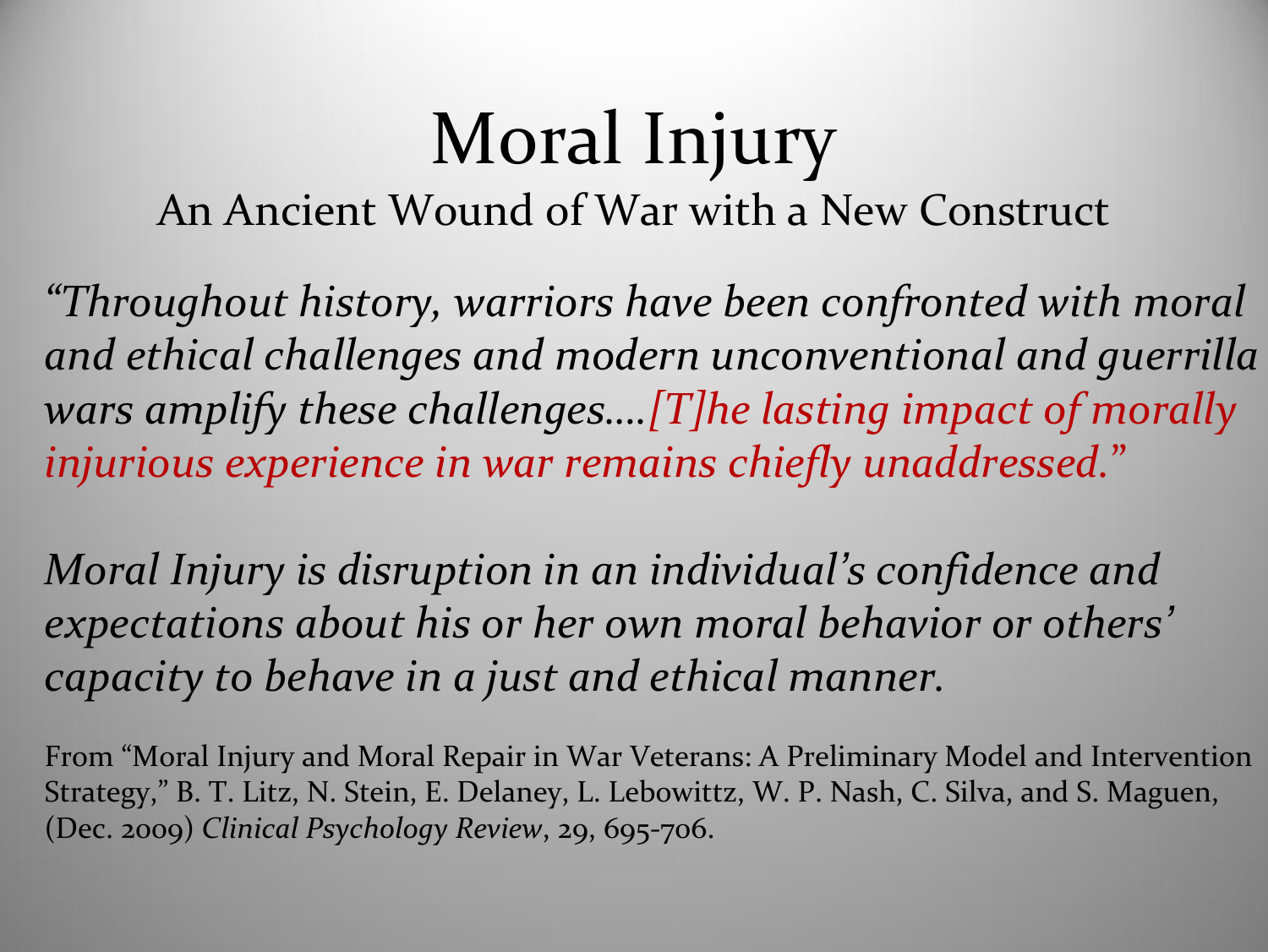

#### PTSD and Moral Injury

- PTSD is a fear-victim reaction to extreme conditions *that damage amygdala and hippocampus* (limbic brain)
- Moral Injury *requires a healthy prefrontal cortex* where empathy and moral thinking occur.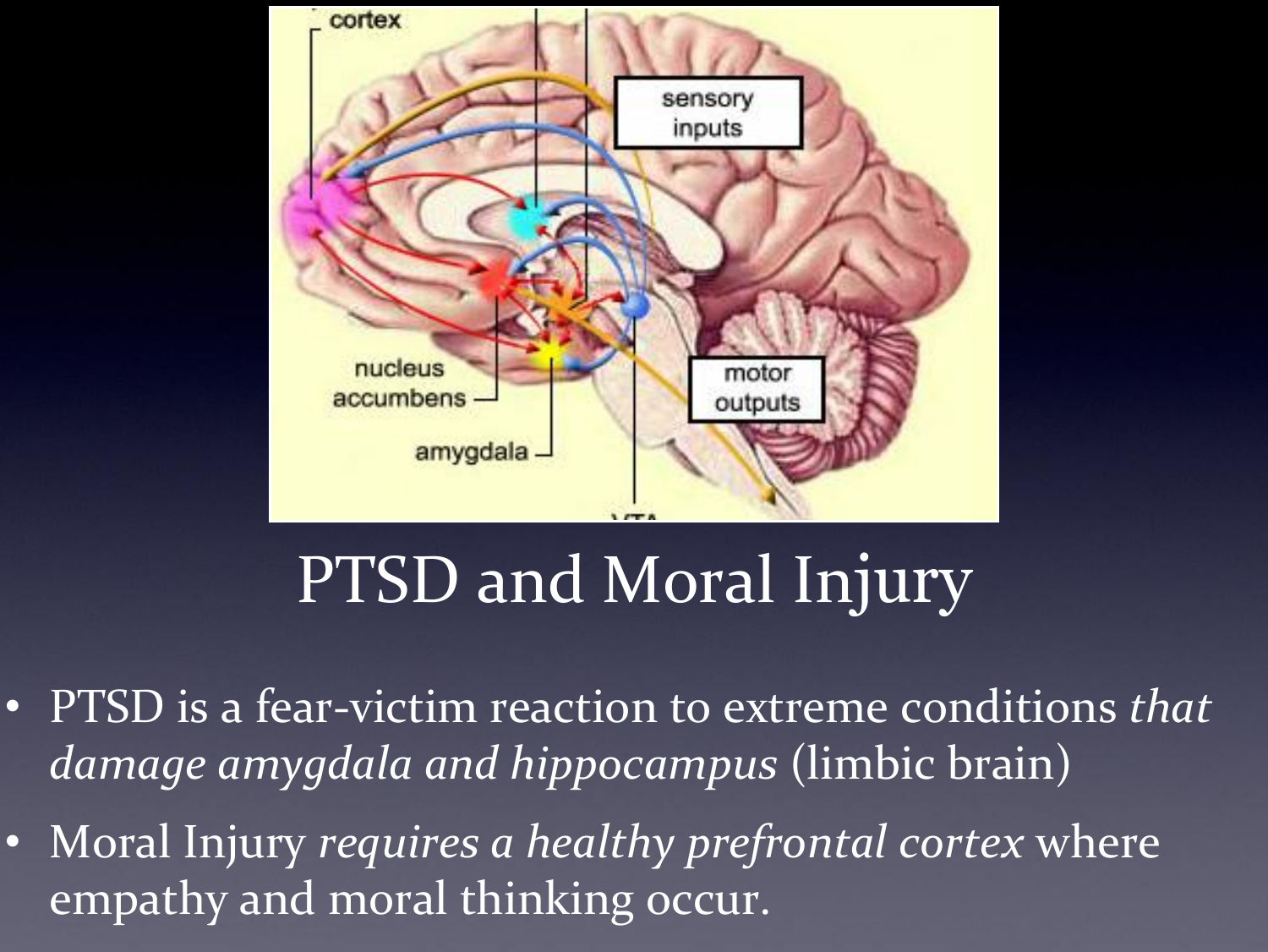#### PTSD Can Result from Many Kinds of Exposure to Trauma

Has a consistent symptom profile for traumatic experiences:

Nightmares Dissociative episodes Panic attacks Hypervigilance Lack of conscious memory or memory fragments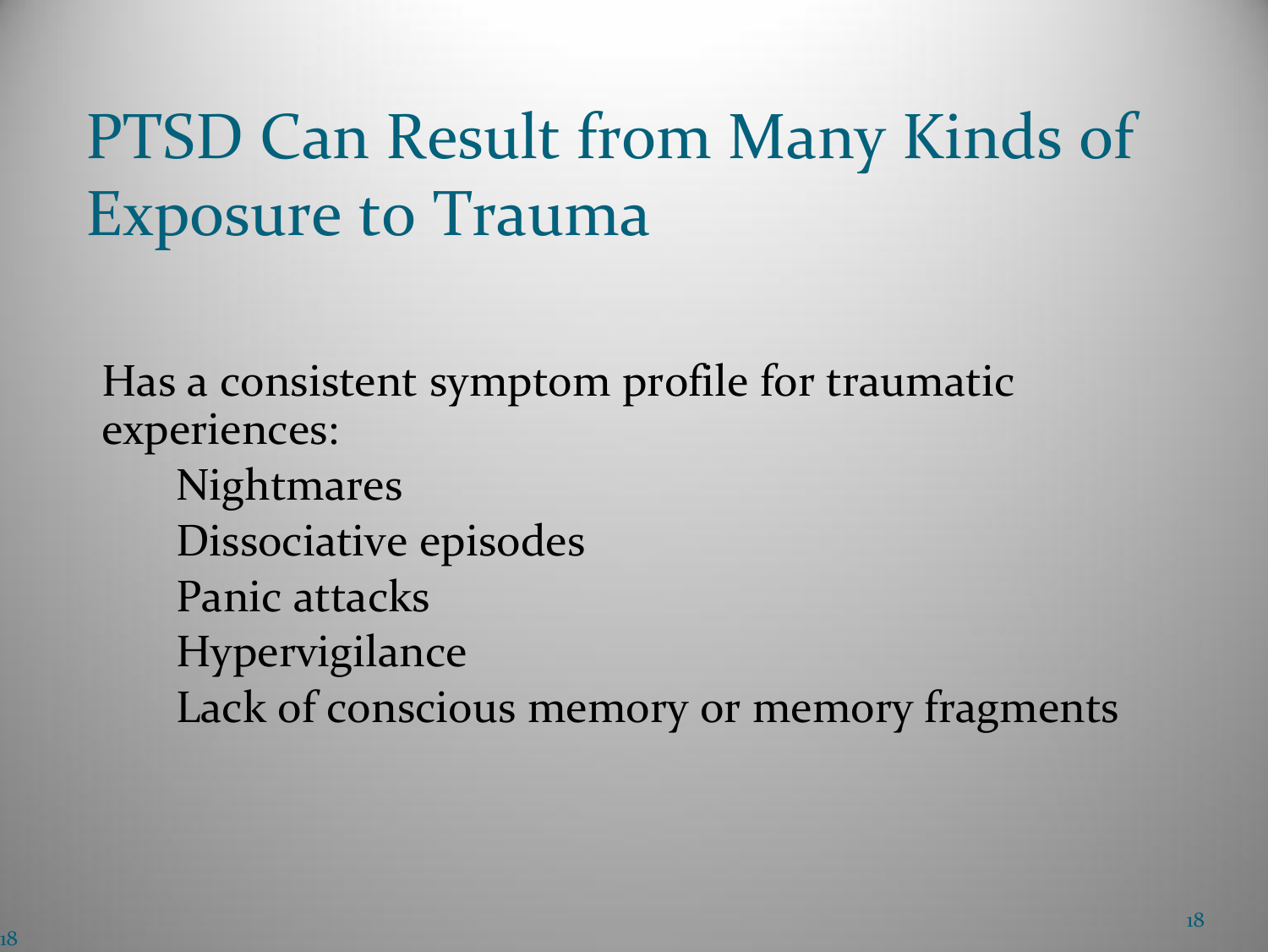## Aspects of Moral Injury Formation

- Participation in events that challenge core beliefs or have no clear moral choices, including violating moral codes of training in a closed system.
- Use of personal agency that violates core moral beliefs.
- Reflection on memories and extreme conditions of extremity
- Agony of inner judgment against oneself.
- Feelings of grief, anger, despair, guilt, shame, remorse, betrayal, contrition, depression, isolation, and loss of will to live.
- Collapse of moral identity and meaning system that supports it.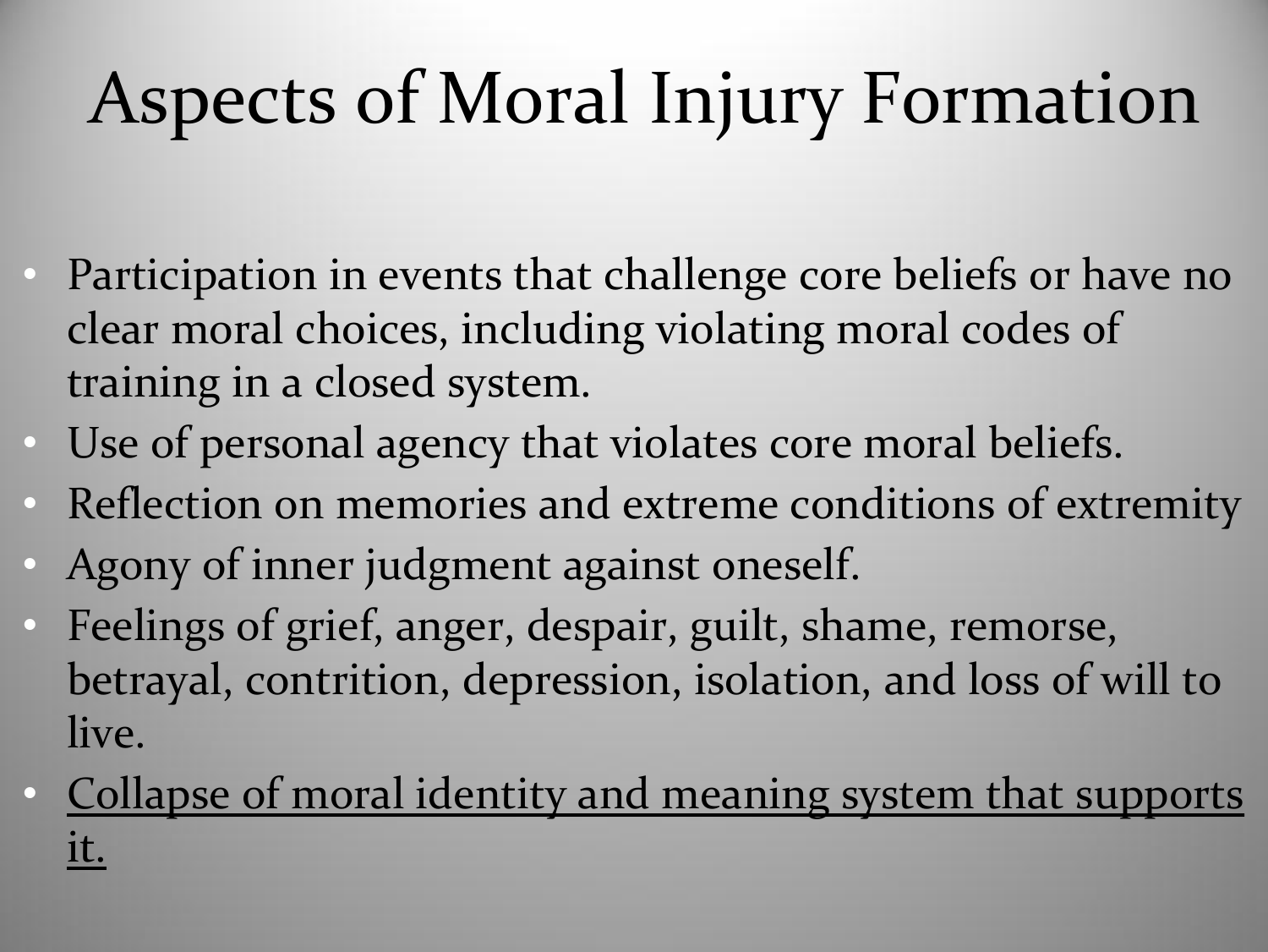## Disruption of Two Important Relationships

- PTSD disrupts relationship to world when it becomes unreliable
- Moral Injury disrupts relationship with self when inner moral core is doubted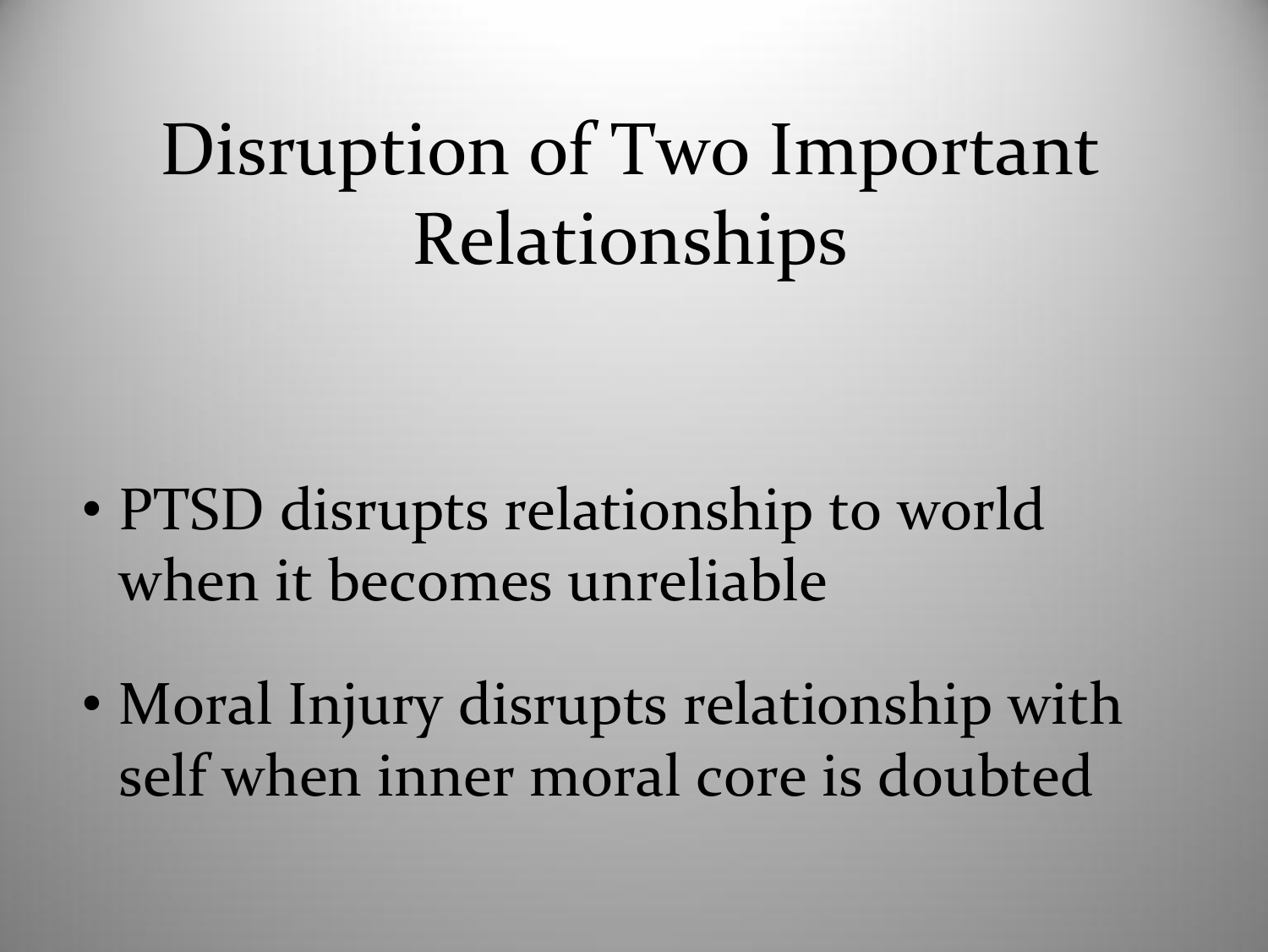#### Military Culture and Moral Injury

- Military culture fosters moral and ethical codes of conduct. In war, being violent and killing are normal. Troops expect and are prepared for violence and killing.
- Still, even prescribed killing or violence may have a lasting impact
- Most service members can assimilate what they see and do in war because they are trained for it.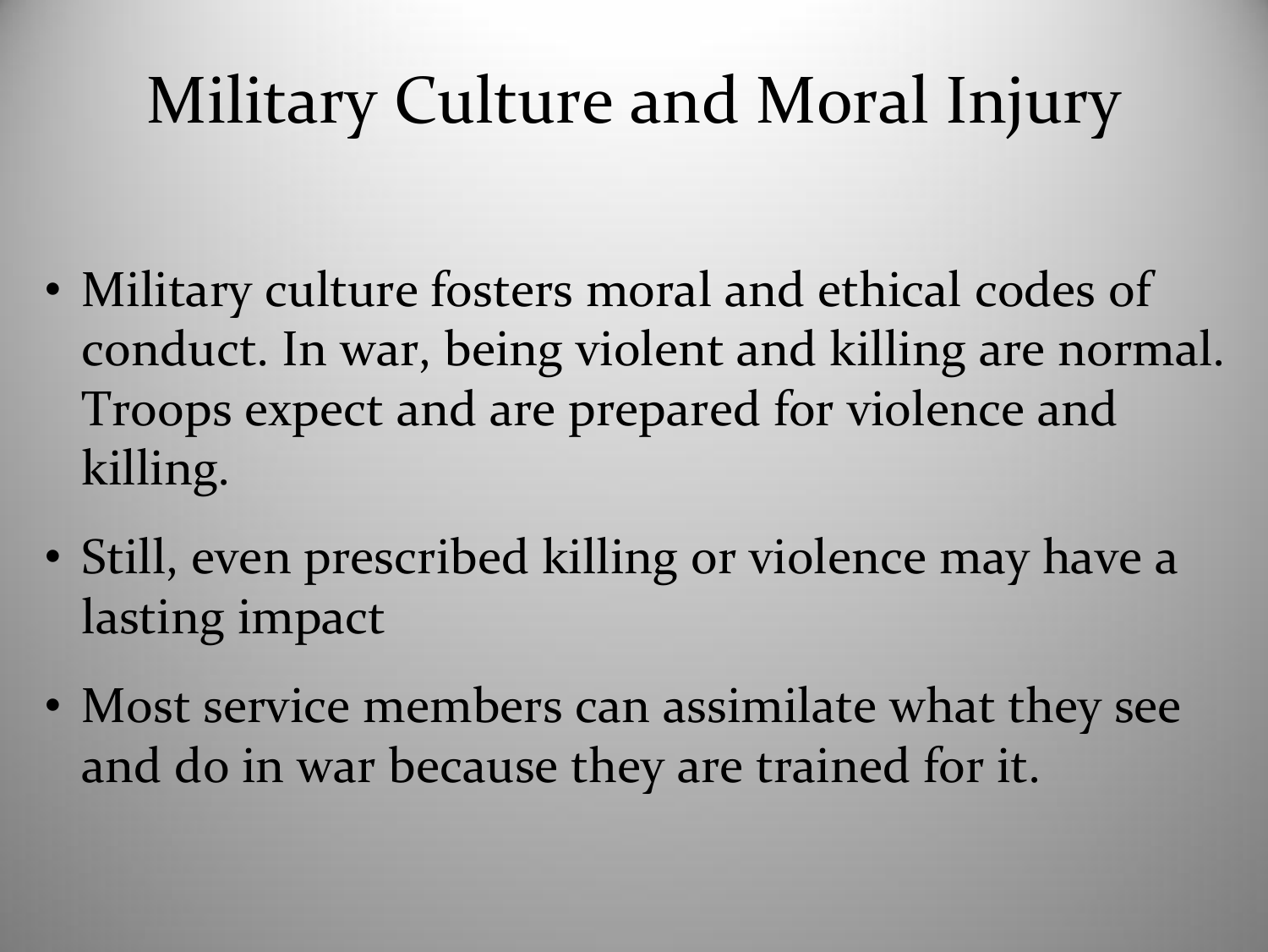#### Uniqueness of Combat as Traumatic Stressor

- Involves multiple events over an extended period of time (7-12 months) with multiple deployments
- Creates a tightly closed system, so actions considered immoral in other contexts are sanctioned and even celebrated (e.g. killing) within rules of engagement
- Requires abrupt transition from one closed system (combat) to a second open system (civilian) with little or no process or support for transition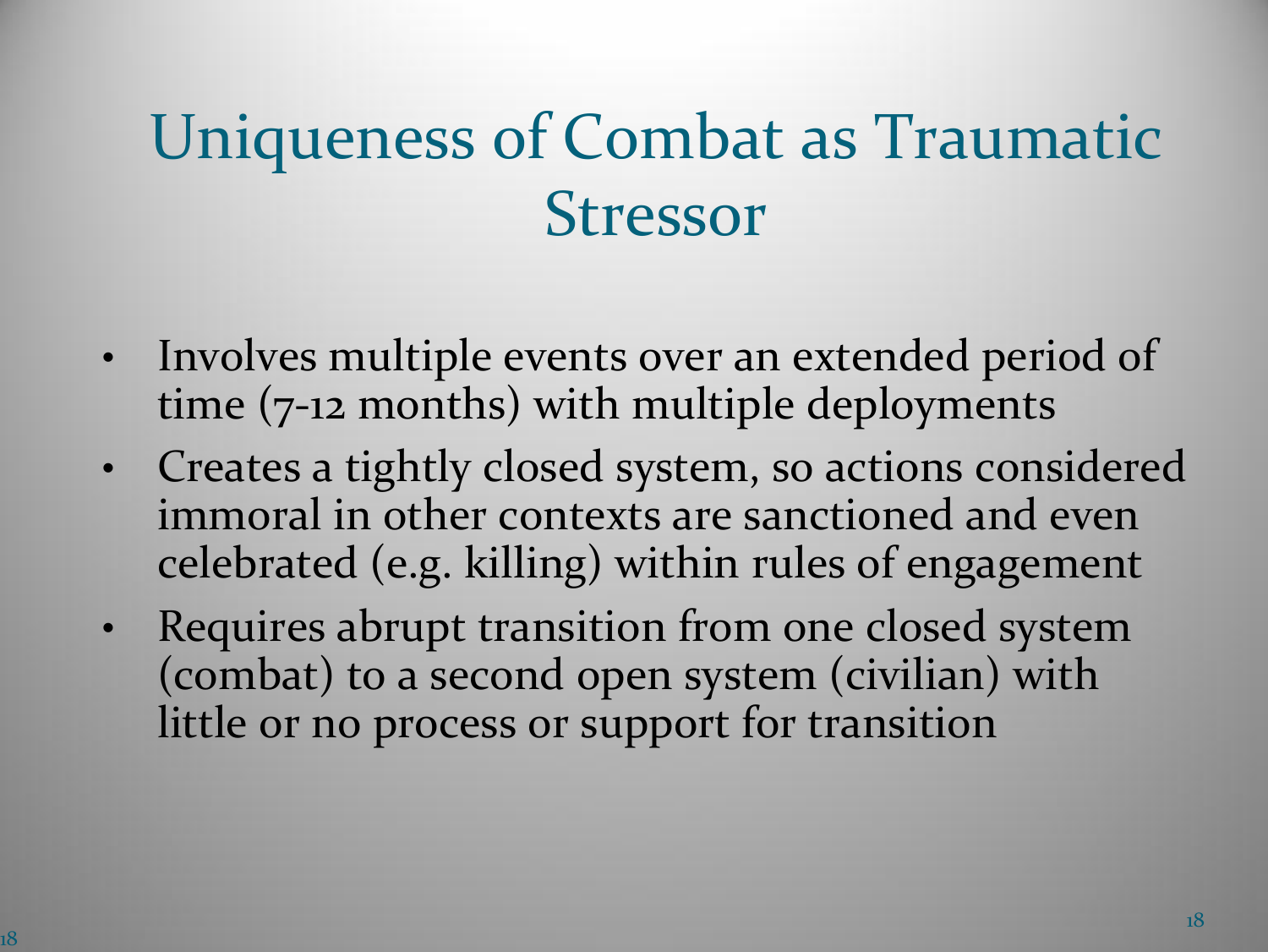#### Morally Disrupting Aspects of War

Reflexive Fire Training Dehumanization of Enemy Killing Survivor Guilt Grief Encountering and Handling human remains--major factor Participation in torture or atrocities Betrayal by Authorities

Doubt (uncertainty about goals or mission)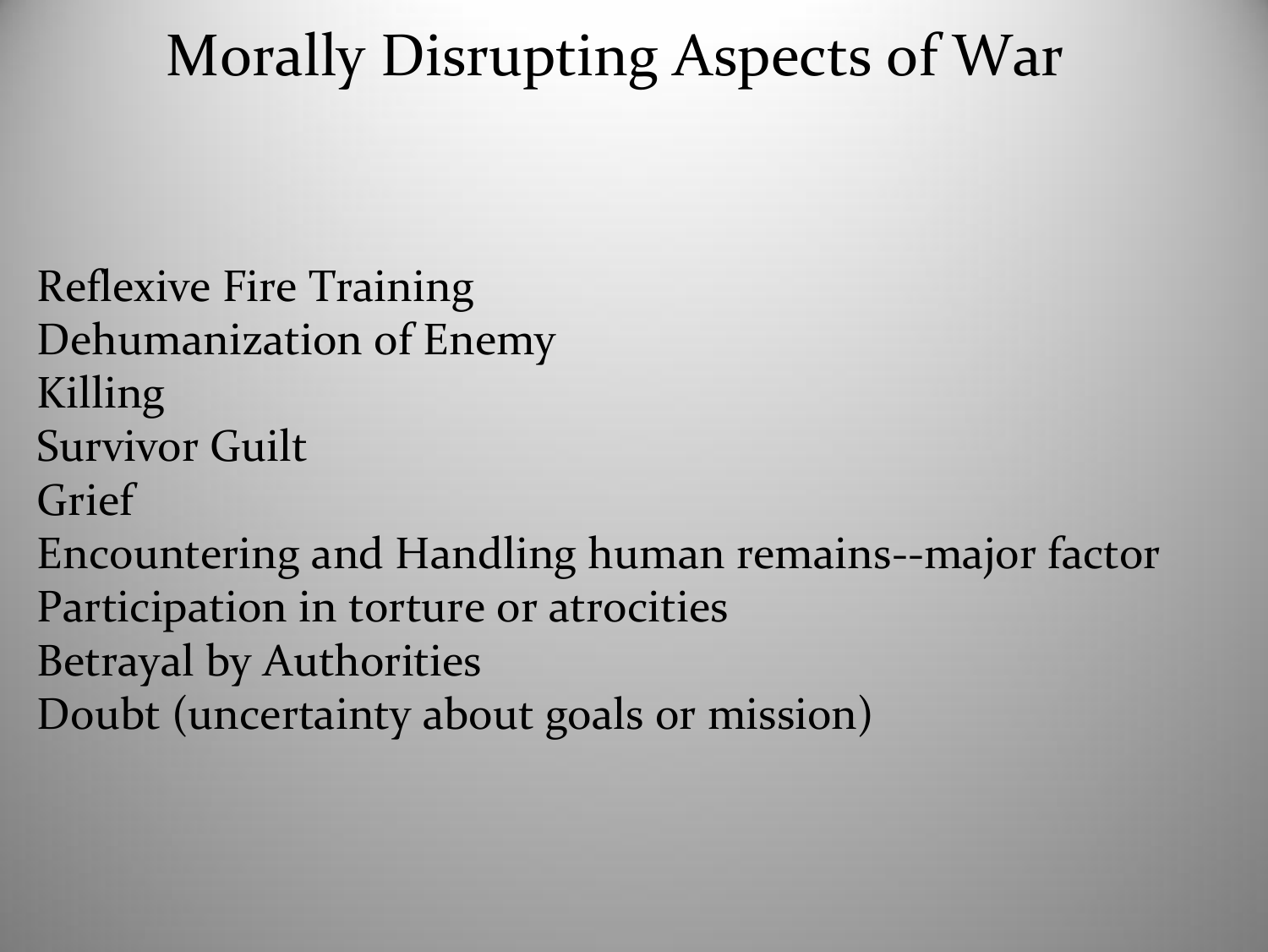## Losses in Returning to Civilian Life

"War is the foyer to hell; coming home is hell."

--Tyler Boudreau, *Packing Inferno: The Unmaking of a Marine* 

- Loss of closest friends; isolation
- Loss of unit and closed system
- Loss or role / identity / career
- Loss of home relocate off base
- Financial losses retirement No job for returning reservists / National Guard
- Loss of family or capacity for intimacy– discord / divorce
- Loss of community of support self /family
- Loss of faith and meaning
- Loss of reason to live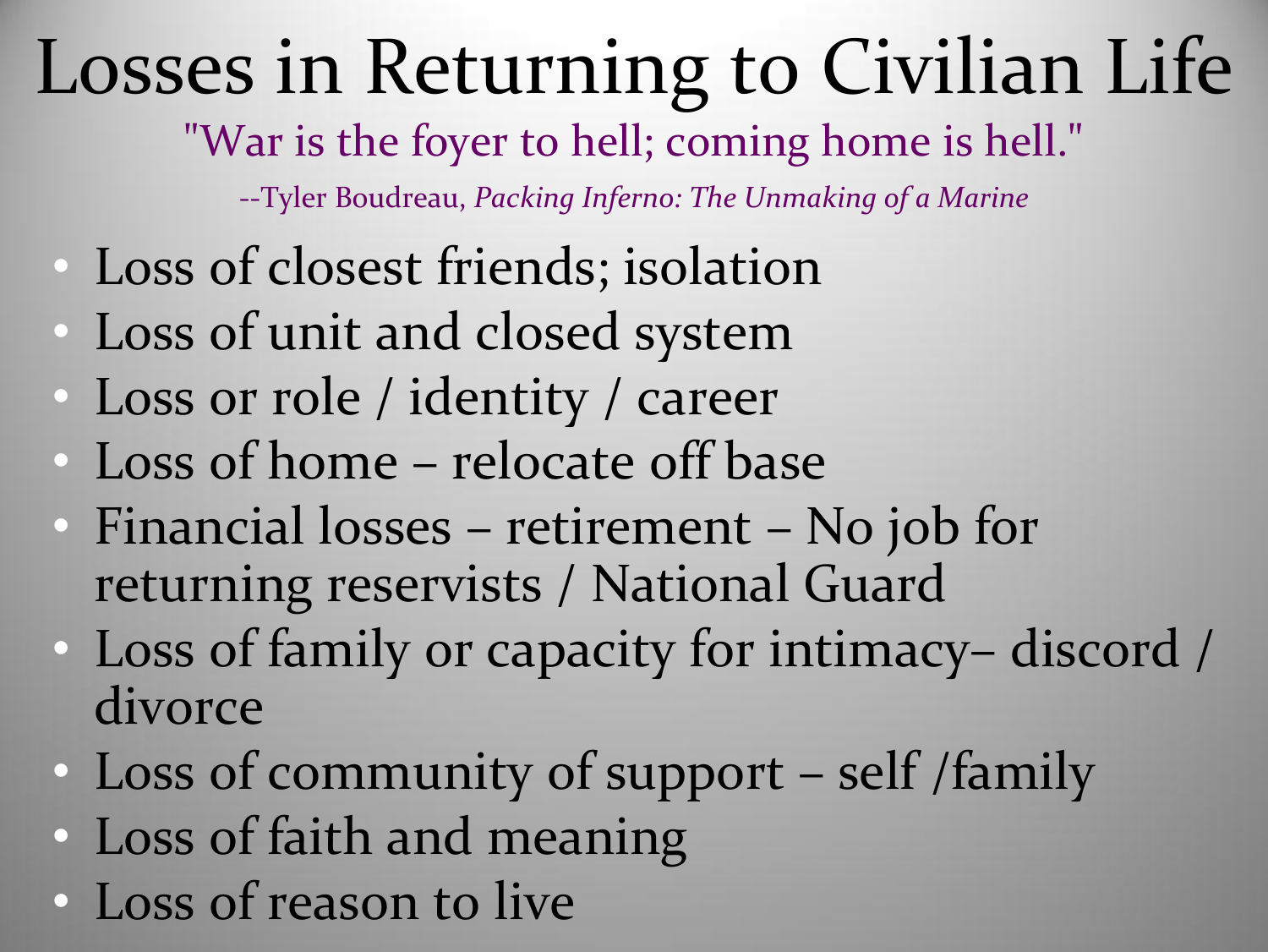## 2. Recovery of Moral Identity After War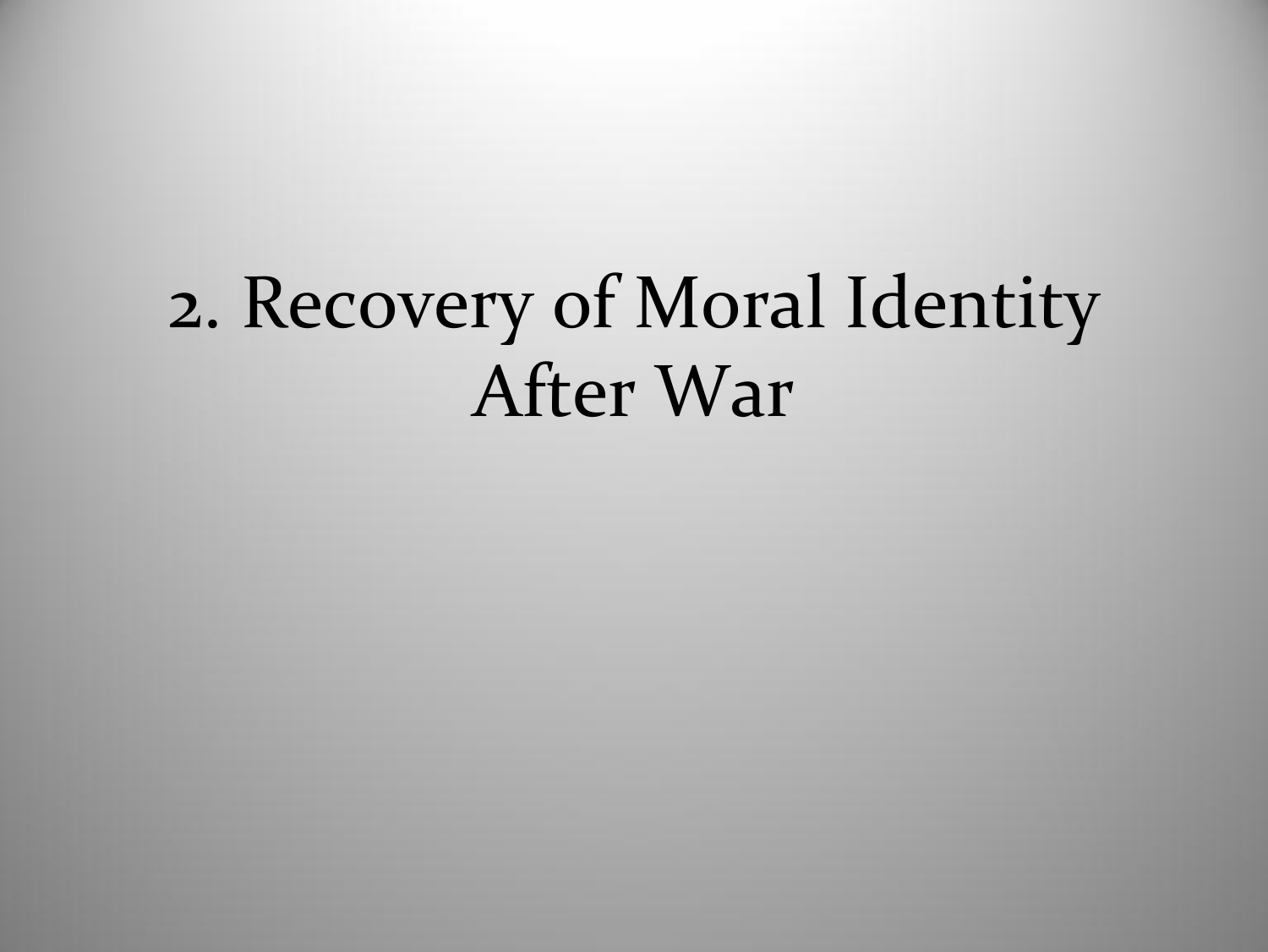## Individual/Social Dimensions of Recovery

- Writing personal narratives; externalizing inner struggle and telling story
- **Integrating memory/story into larger picture**
- Reconnection with estranged others; veteran support systems; community service
- Long-term support and accountability community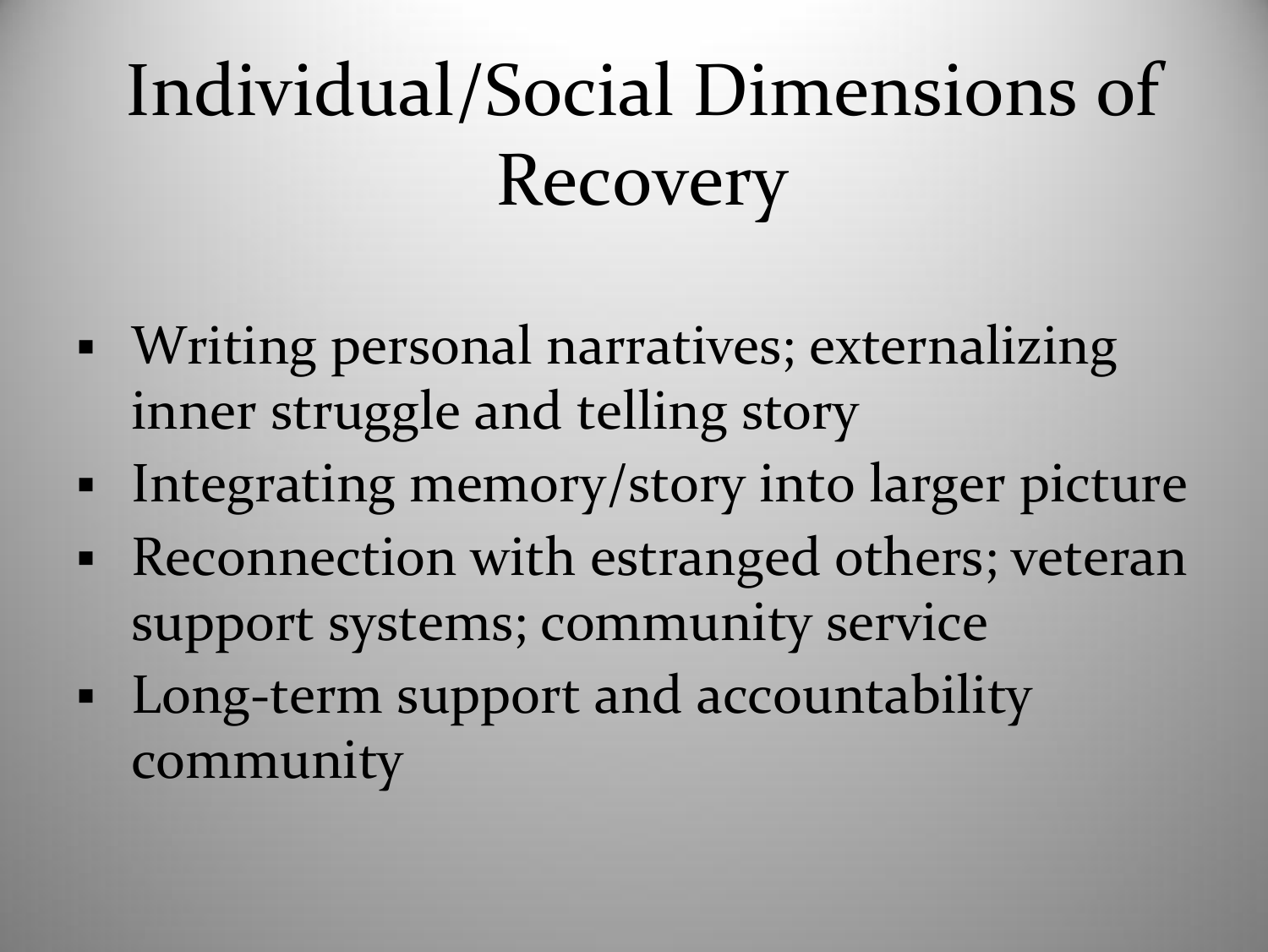## Moral Repair Process

From B.T. Litz, et. al.

- Dialogue with Benevolent Moral Authority
- Reparation and Forgiveness
- Fostering Reconnection
- Long-Term Planning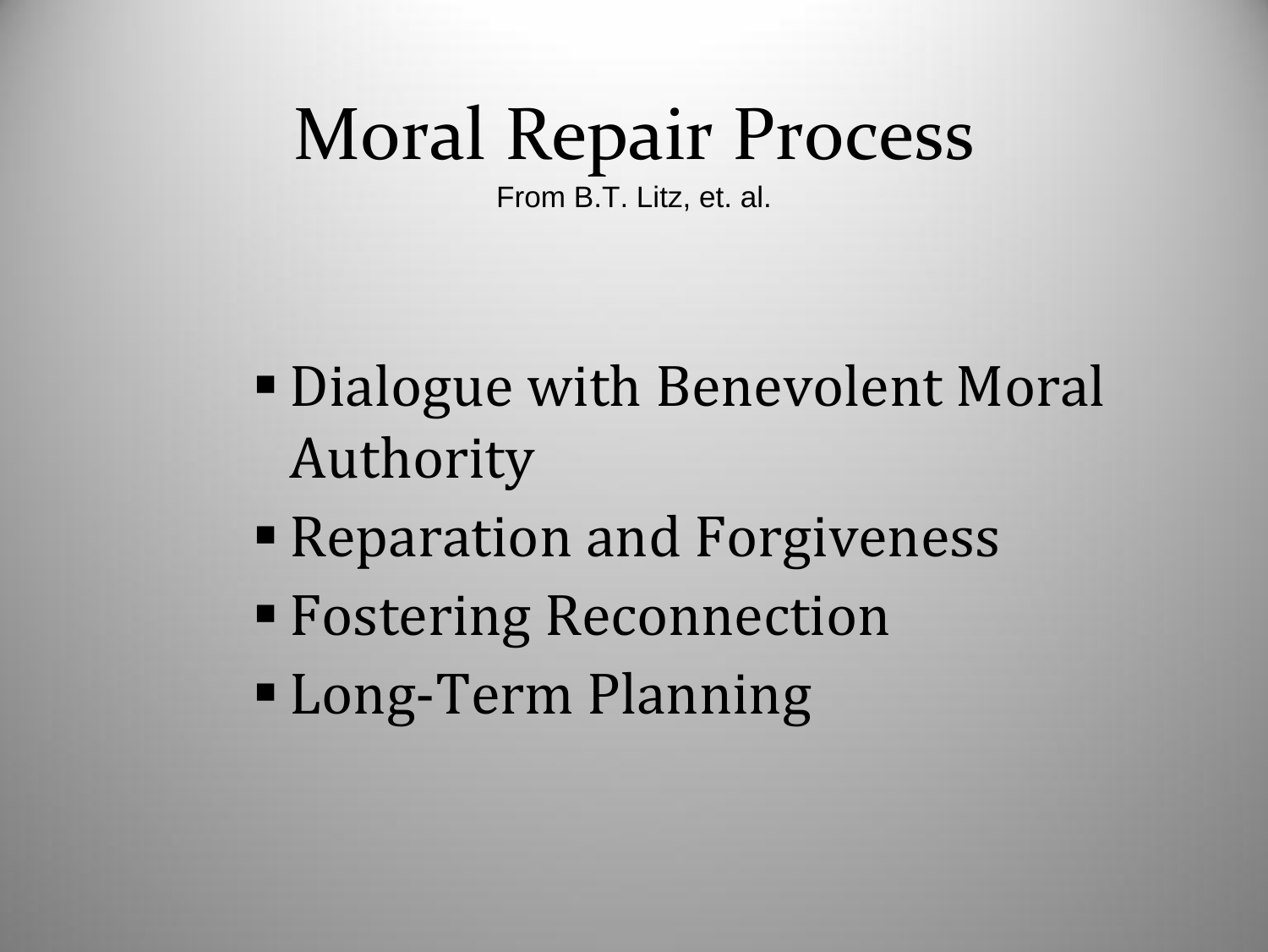#### Dialogue with Benevolent Moral Authority Important to practice deep, nonjudgmental listening to experiences that precipitated moral injury, and

- **To offer benevolent understanding of moral struggle,**
- To affirm core moral beliefs that emerge,
- **To discuss how reparation might occur in the** current context
- **To offer support for self-forgiveness or forgiveness** from others.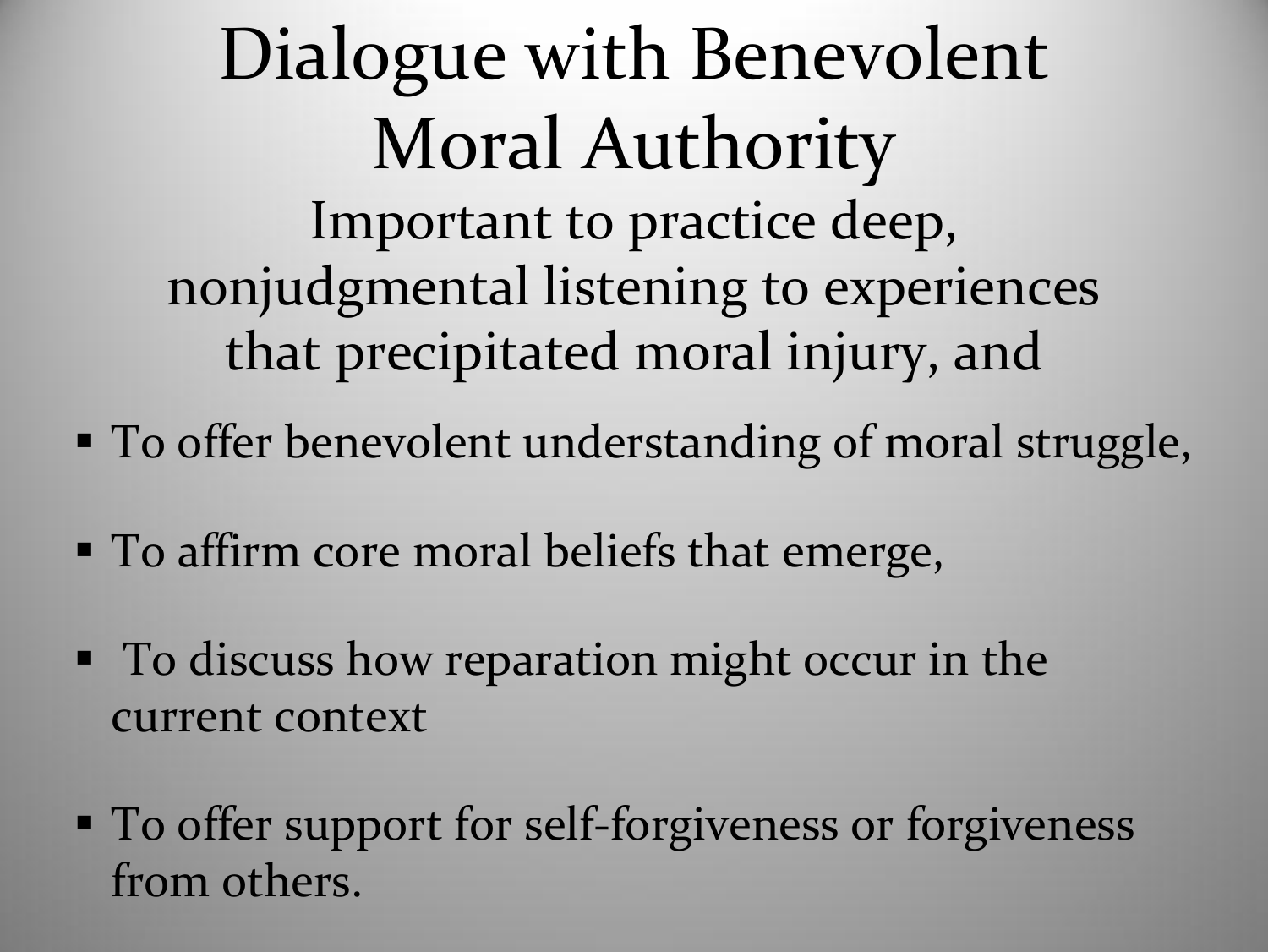## Reparation and Forgiveness

- **Offer opportunities for service to others and ways** to make a positive contribution to the lives of others.
- Accompany veterans in finding decency and goodness in working for others
- Model self-forgiveness and repair of harm process of making amends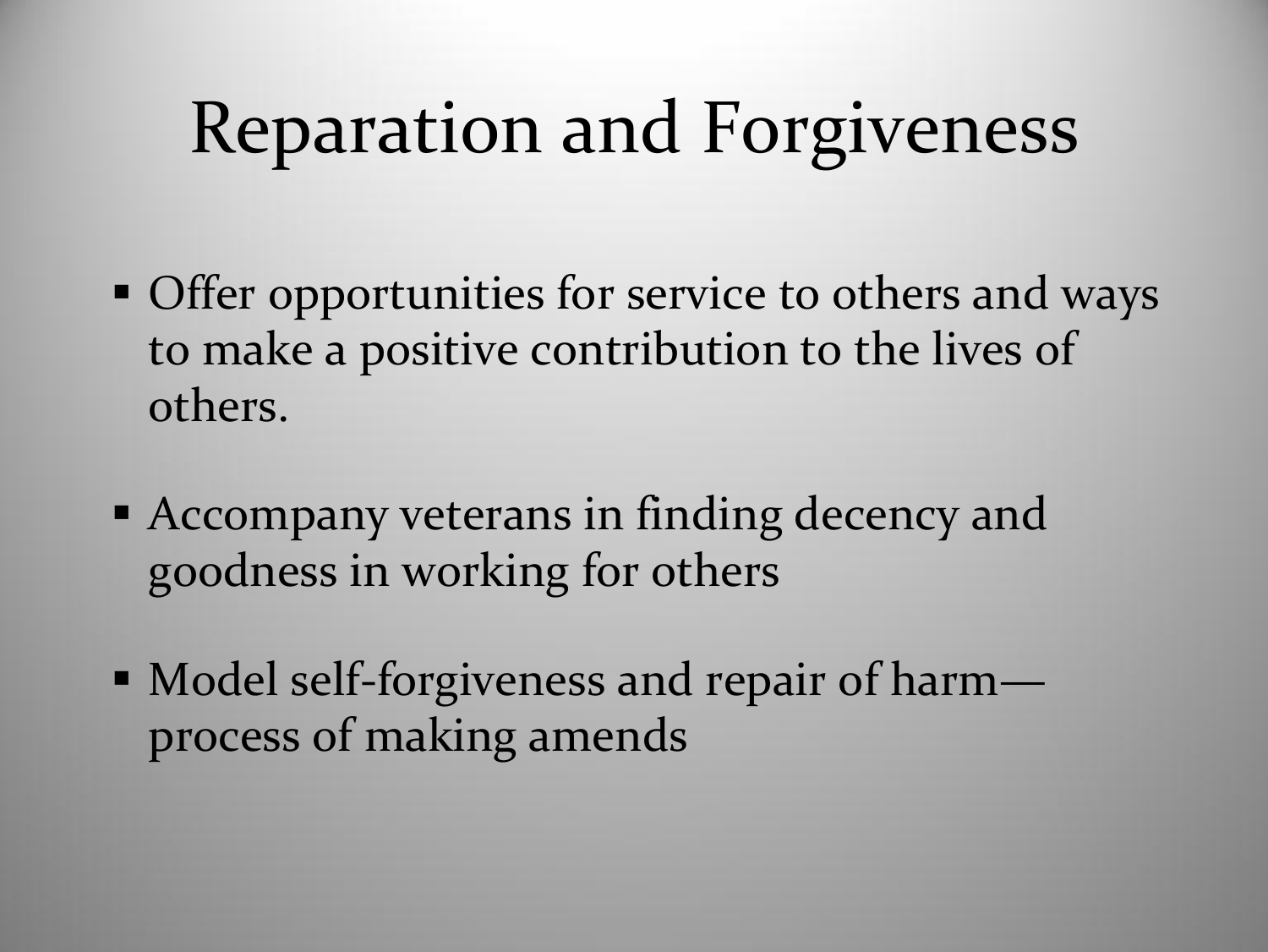## Fostering Reconnection

Encourage discussions of current relationships

- Forming deeper connections
- Strategies for greater openness and sharing of vulnerability and struggle
- Personal coping strategies for inevitable stress and conflicts
- Reflection on broken relationships that can be repaired in some form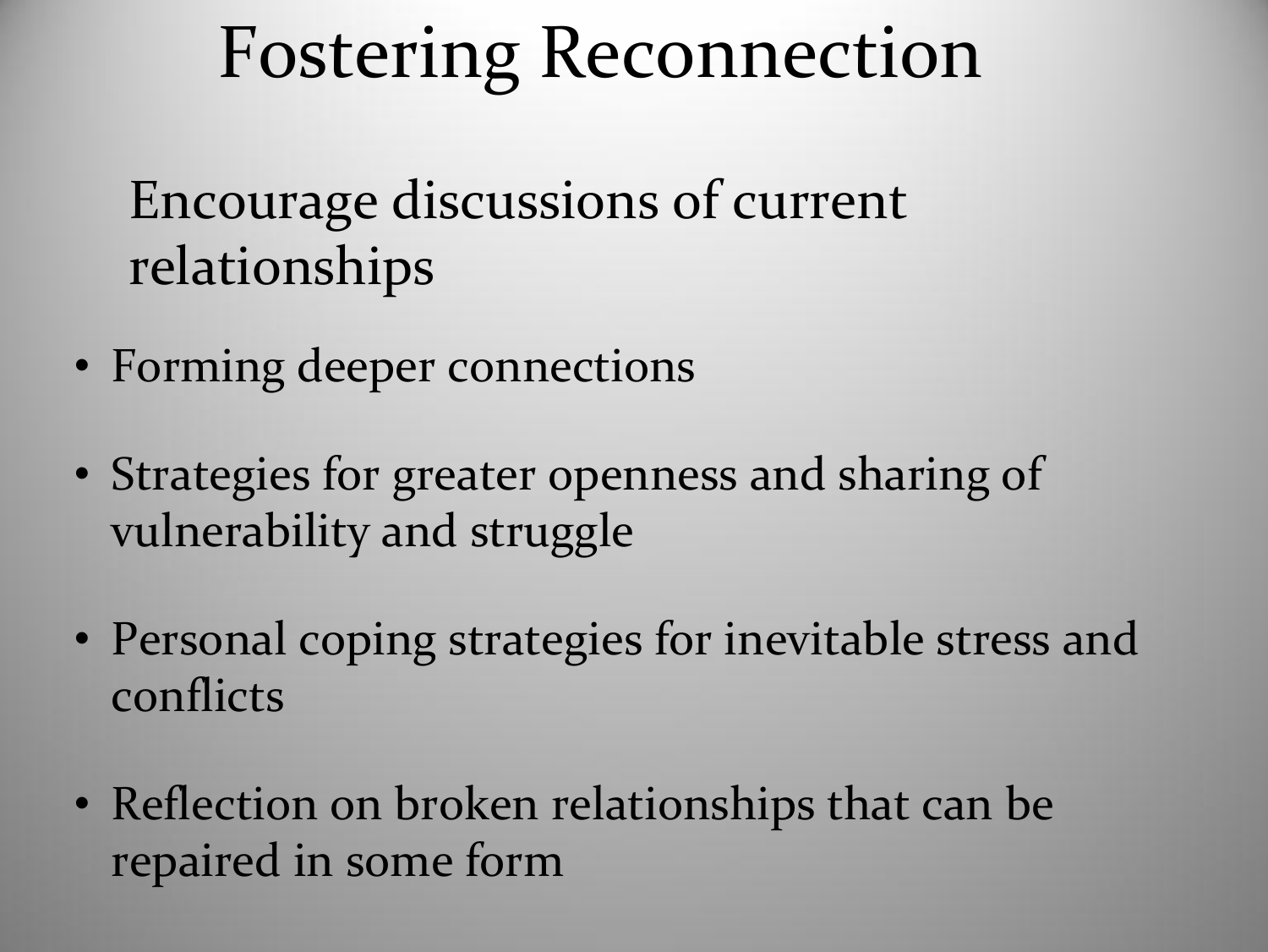## Long-Term Planning

- As making amends and self-forgiveness begin to take hold, encourage reflection on the future
- What would they like to see for themselves?
- Who will continue to matter to them and how can those relationships be supported and enhanced?
- What values, beliefs, communities, etc. will continue to sustain them moving forward?
- How will they cope with the challenges, setbacks, and revisiting of war experiences that will come?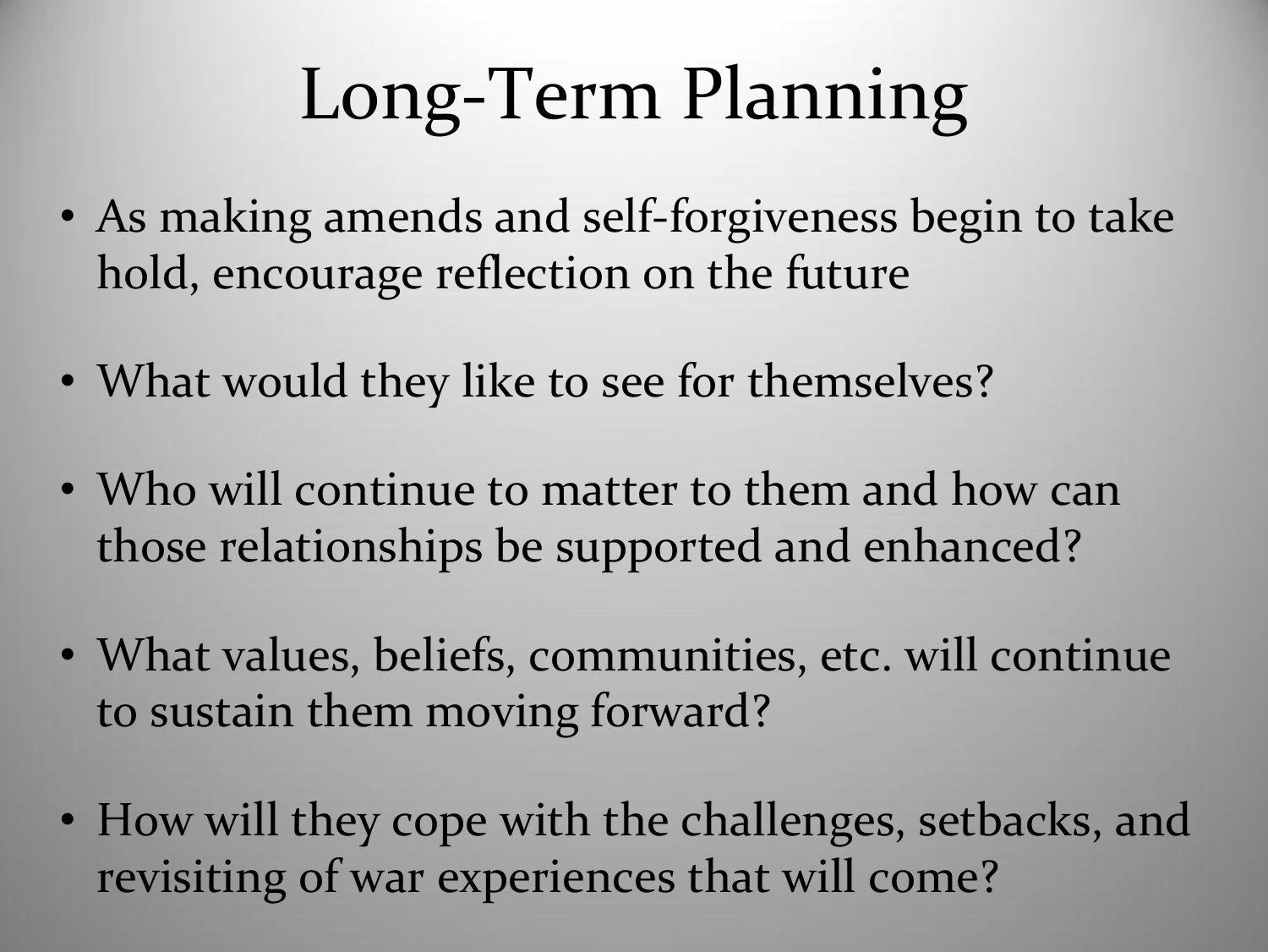3. Importance of Congregations and Communities in Soul Repair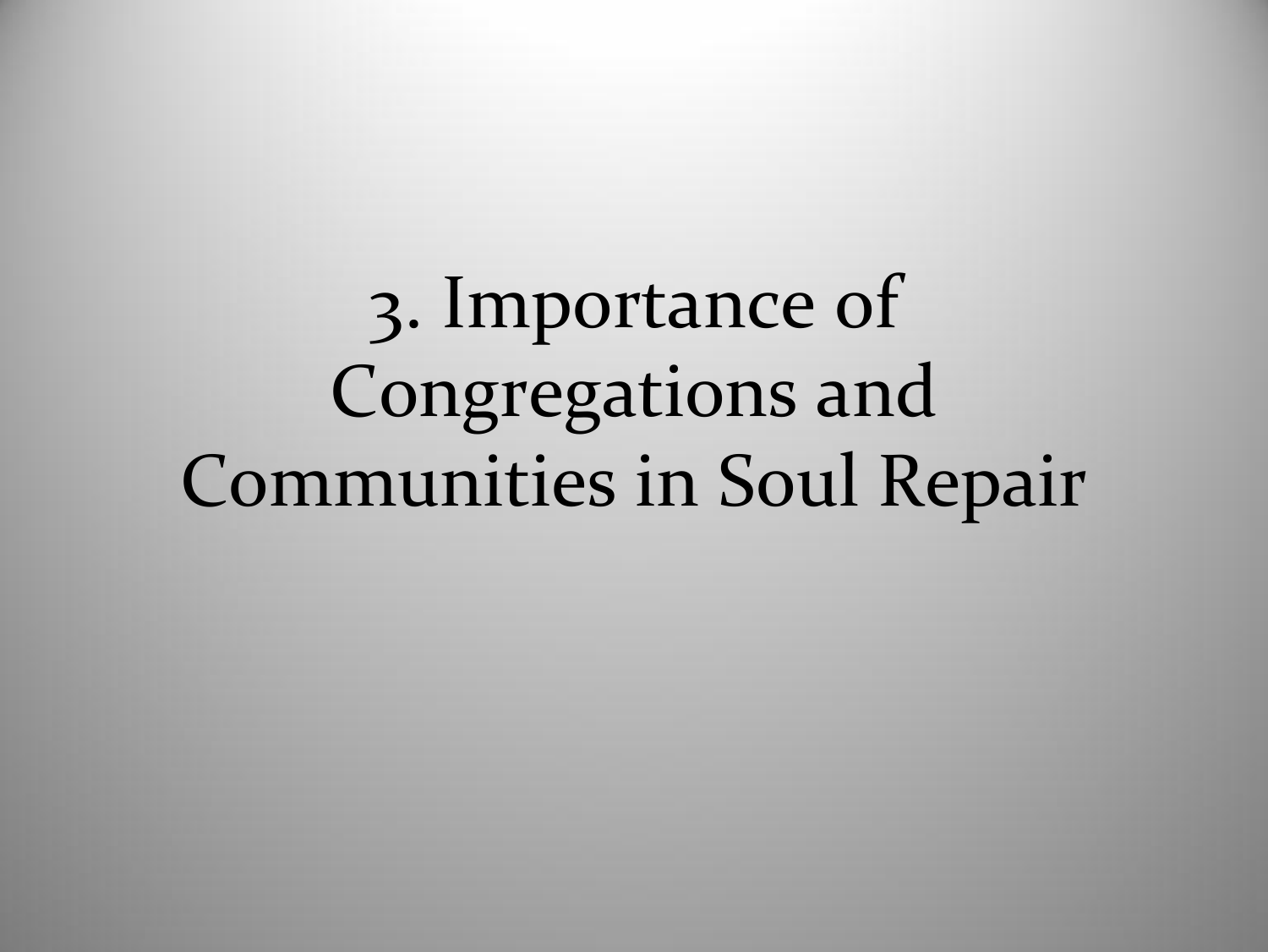### Spiritual Recovery

- Lamentation for losses
- Forgiveness; amends
- Transformation; renewal
- Reconstruct moral core values and self-worth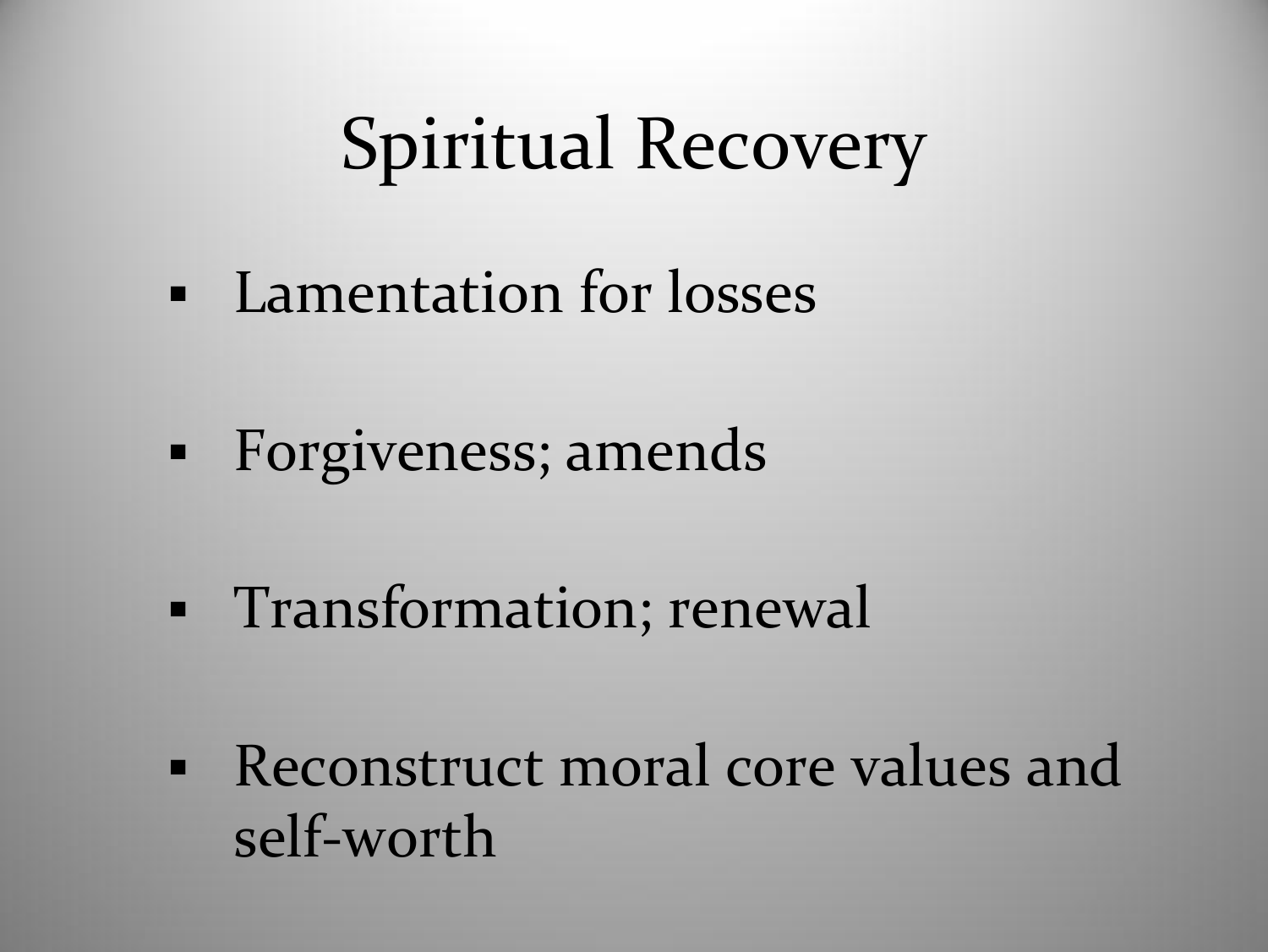#### Rituals of Loss

Liturgies for lamentation—dialogic in a monologic world; hold complex feelings; open doors to healing:

Complaint against God

Realization that conversation is with God

Remembrance of divine love and faithfulness

Restores God to soul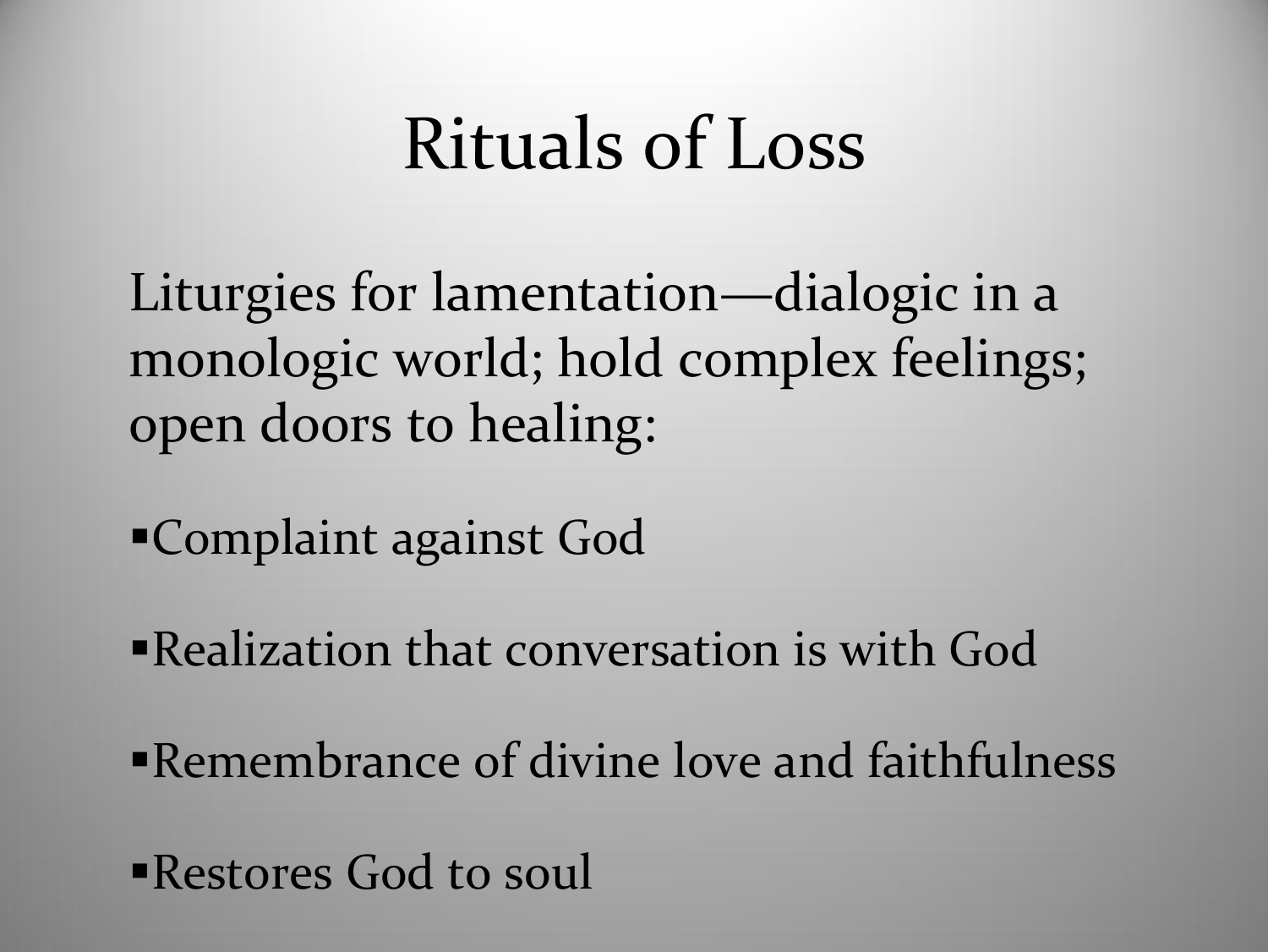## Support for Loss

#### Amends

- o Ex. Disaster Relief, Refugee Work
- o Ex. Peace Missions
- o Ex. Neighborhood Service Projects
- **Forgiveness and Discipleship**
- Absolution (letting go and moving on)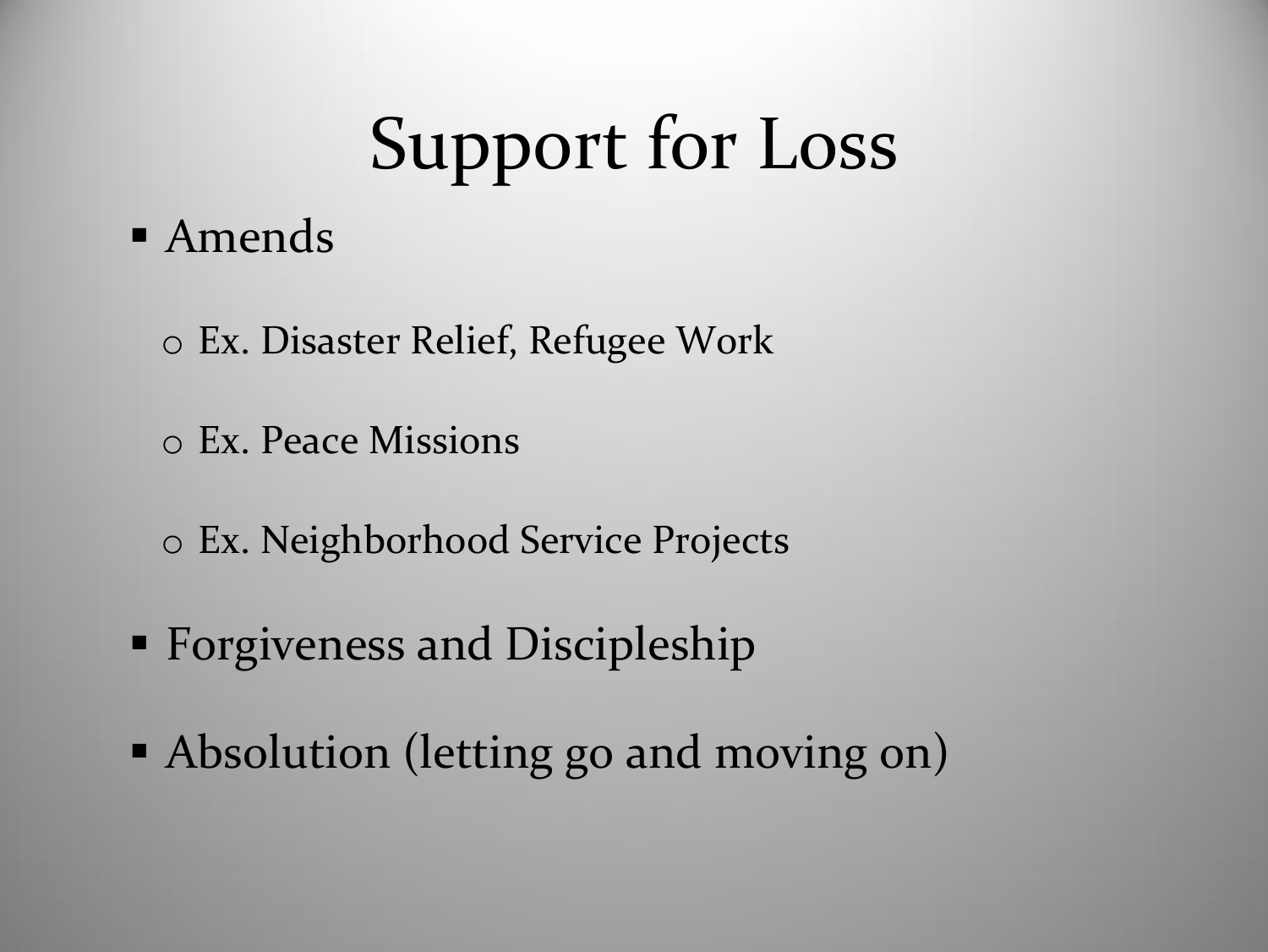## Transformation and Renewal

- Rhythms of the liturgical year bring renewal
- **Transformation via constant repetition of** renewal
- **Vicarious reliving of baptismal rebirth**
- Sacramental structure of life
- **Dramatic reenactment of sacred stories of** redemption here and now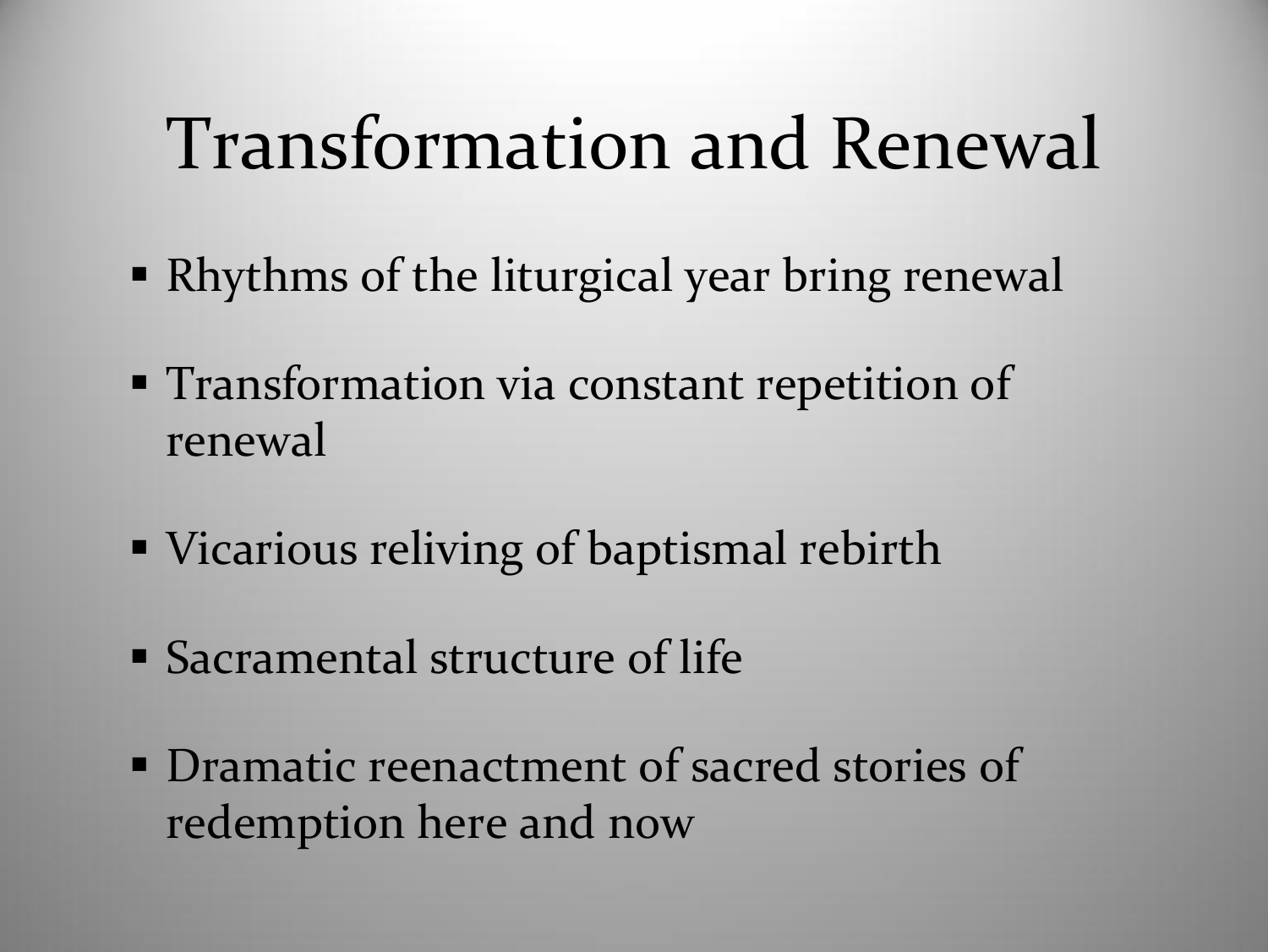#### Reconstruction

- **Recognition of existence of a moral order**
- **System of meaning where personal life fits**
- Behavior and moral choices make sense
- Joining not withdrawing
- **Participation in meaning-making in midst of** moral ambiguity and difficult choices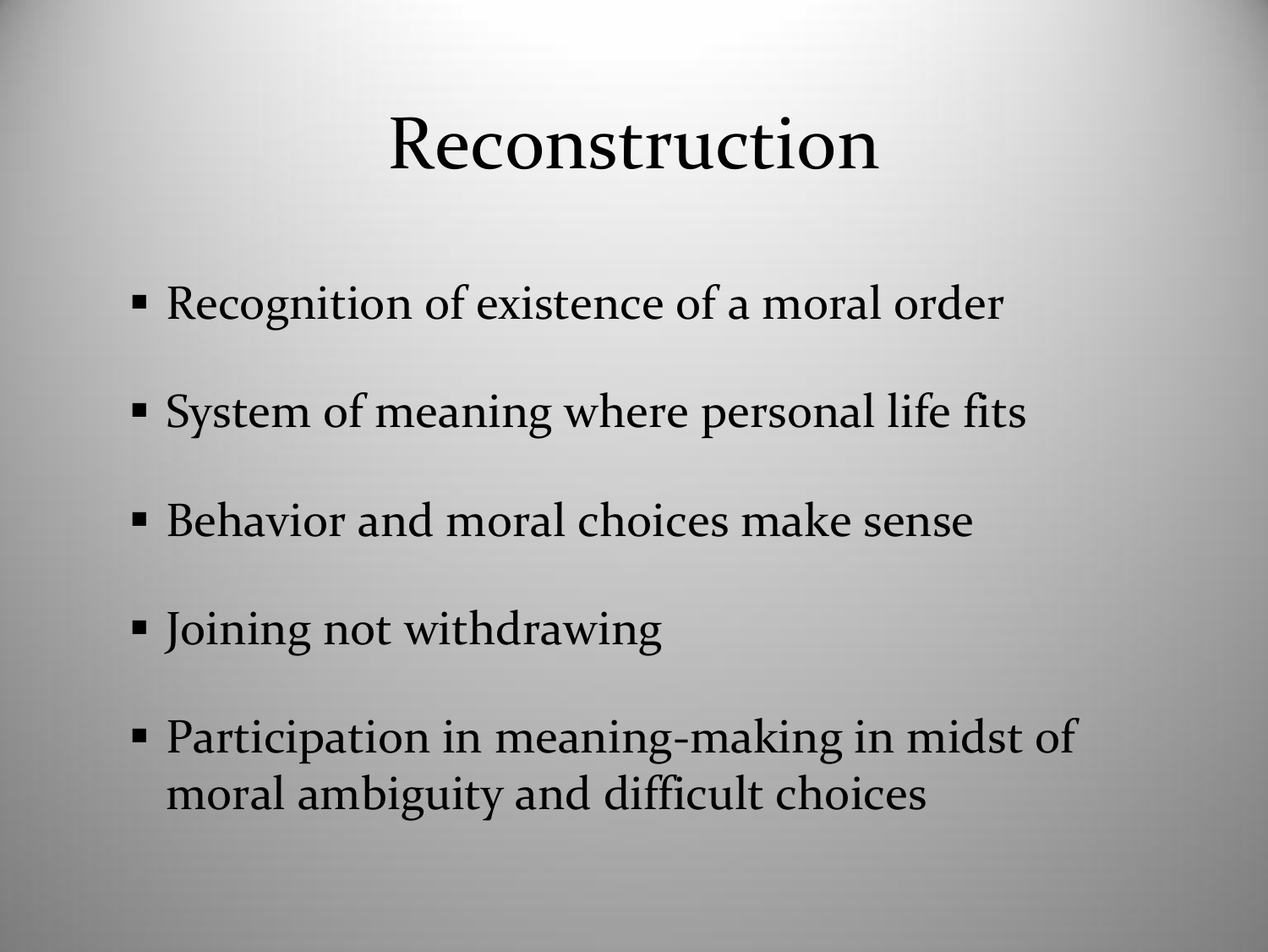### Recommended Resources

Books:

*Letters from a Fort Lewis Brig*, Sgt. Kevin Benderman *Packing Inferno*, Tyler Boudreau *Soul Repair*, Rita Nakashima Brock and Gabriella Lettini *The Unfinished War*, Walter Capps *Letters from Abu Ghraib*, Joshua Casteel *On Killing*, David Grossman *Shade It Black*, Jess Goodell and John Hearn *What It Is Like to go to War*, Karl Marlantes *Road from Ar Ramadhi*, Camilo Mejia *Until Tuesday*, Luis Carlos Montalvan *The Yellow Birds, Kevin Powers Achilles in Vietnam*, Jonathan Shay *The Untold War*, Nancy Sherman *The Moral Treatment of Returning Warriors in Early and Modern Times*, Bernard Vercamp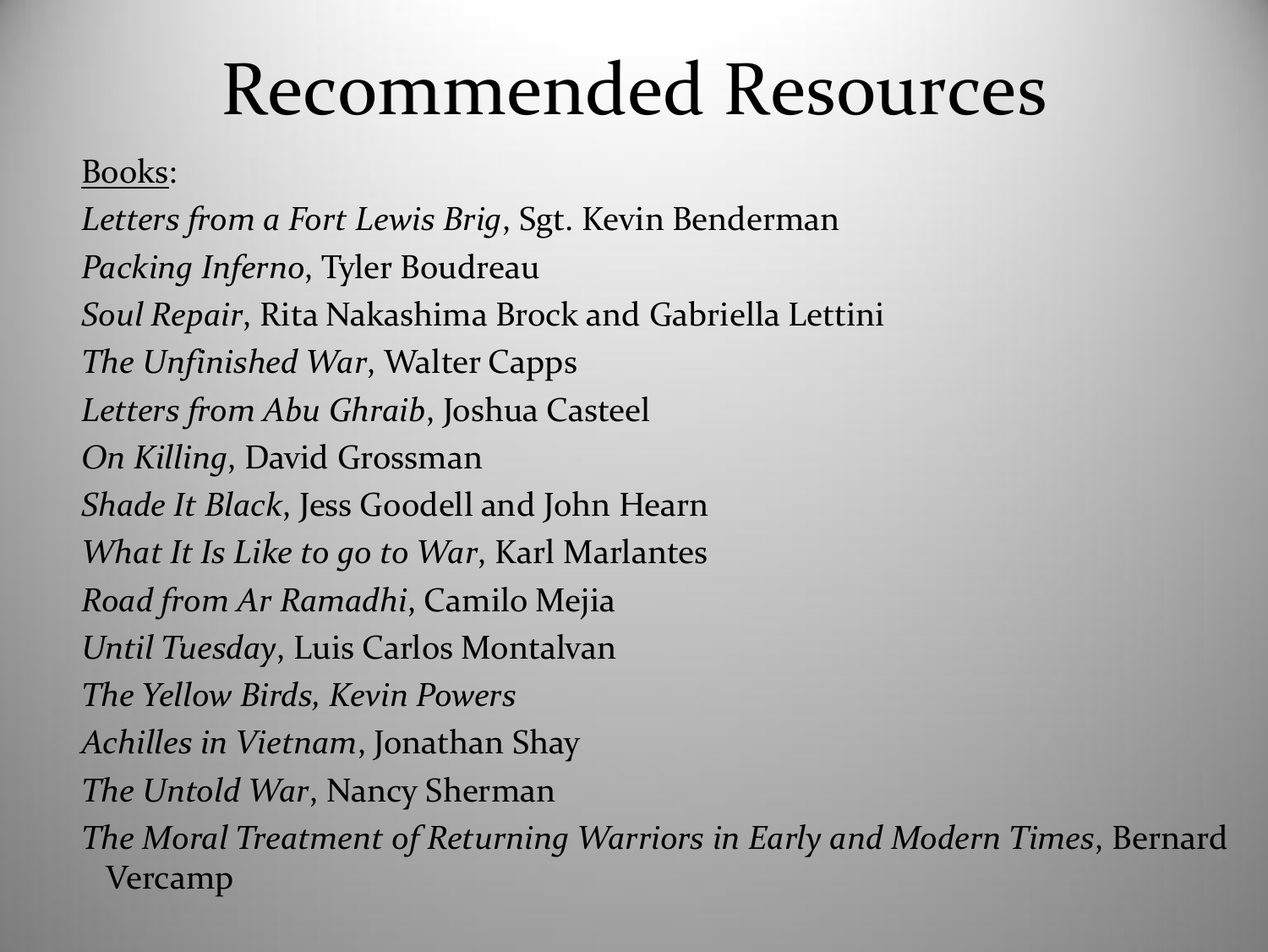#### Websites:

[www.conscienceinwar.org](http://www.conscienceinwar.org) [www.britesoulrepair.org](http://www.britesoulrepair.org/) [www.ivaw.org/](http://www.ivaw.org)operation-recovery

Films: Soldiers of Conscience The Ground Truth The Invisible War Lioness Restrepo Stop-Loss Taxi to the Dark Side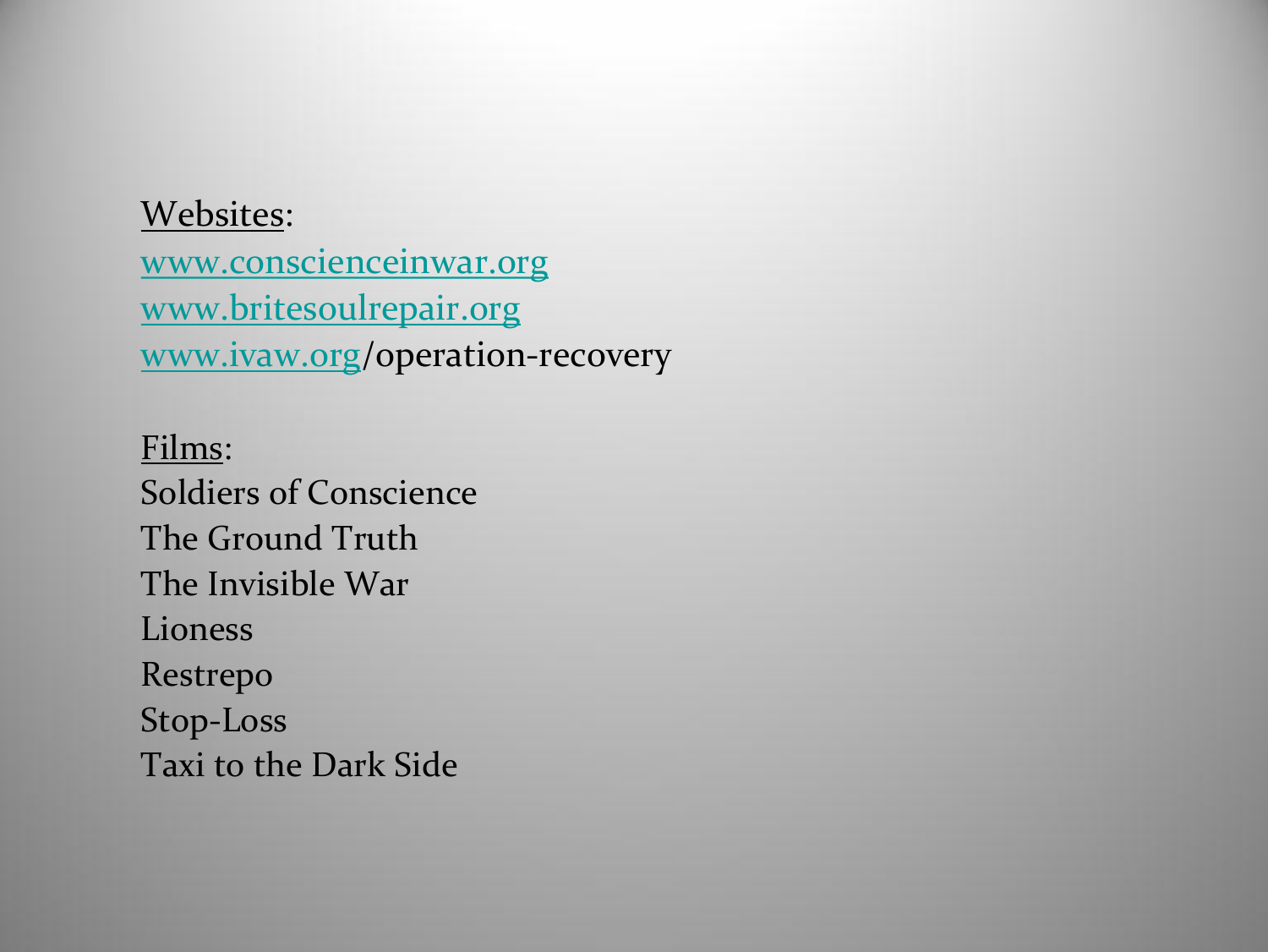#### Helping Veterans Suffering Moral Injury After War

#### **Questions and Answers**